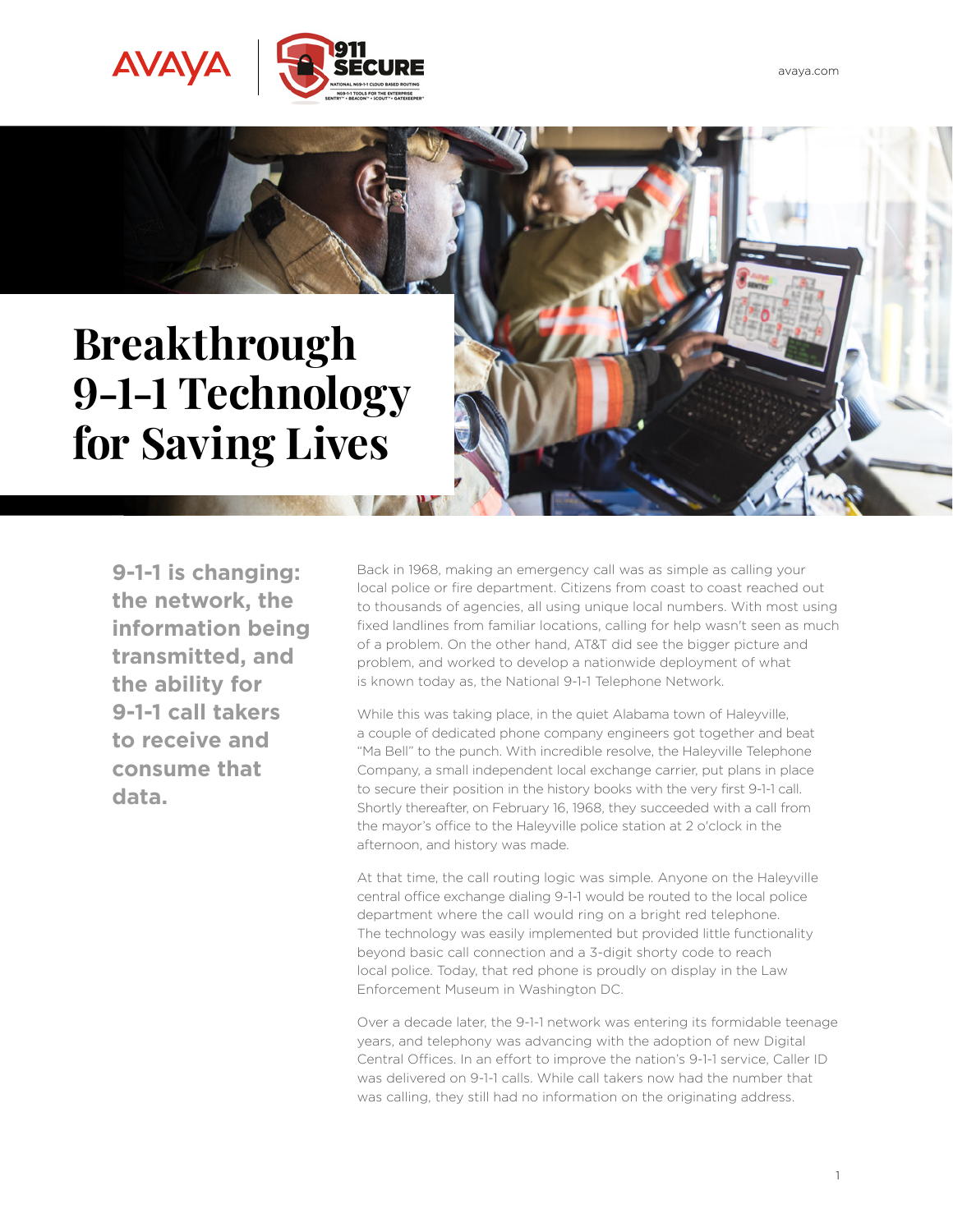

**The new NENA i3 compliant information was now accessible to authorized PSAPs through integrations into all major call-taking equipment, mapping software, and CAD products.** 

Enter ANI and ALI. The Automatic Number Identification and Automatic Location Information databases provided a referenceable knowledge repository allowing a 9-1-1 call taker to query with a telephone number, and then retrieve the location information associated with that record. This gave the 9-1-1 call taker valuable location information on the originating caller. While this solved the problem of location for fixed land line telephones, the technology was based on street addresses and not really applicable to a new breed of telephone that was quickly emerging.

On the mobile front, cellular phones were coming into existence, offering a new freedom of mobility to the consumer. With this latest wireless innovation, the actual device (as well as the telephone number assigned to it) no longer existed at a fixed place, meaning the telephone number assigned to it, was of no use in determining its actual location. With these devices becoming more popular, cellular carriers added Wireless Phase 1 (WP1) location reporting. This information provided the 9-1-1 call taker with the address of the cellular tower that the mobile caller was connecting through. While this was nowhere near accurate enough to route the call to the appropriate agency servicing that geographic area, it initially worked well, as the density of cellular towers was nowhere near what it is today.

On the business front, Multi-Line Telephone Systems (MLTS) with Direct Inward Dial numbers were also becoming common deployments in hotels, schools, and commercial businesses, and any other venue that had multiple telephones throughout the building. This created additional problems for the aging ANI/ALI database construct for calling 9-1-1. Many phones were internal and didn't have an assigned telephone number, so no database entry could exist for the device. Also, these MLTS systems used a pool of trunks common to all telephones, each with a telephone number that reported only the main business address. This left public safety responders in a bit if a lurch when responding to a high-rise building of thousands of phones, with no indication of the caller location. Additionally, the security staff at the building were often unaware an event had occurred.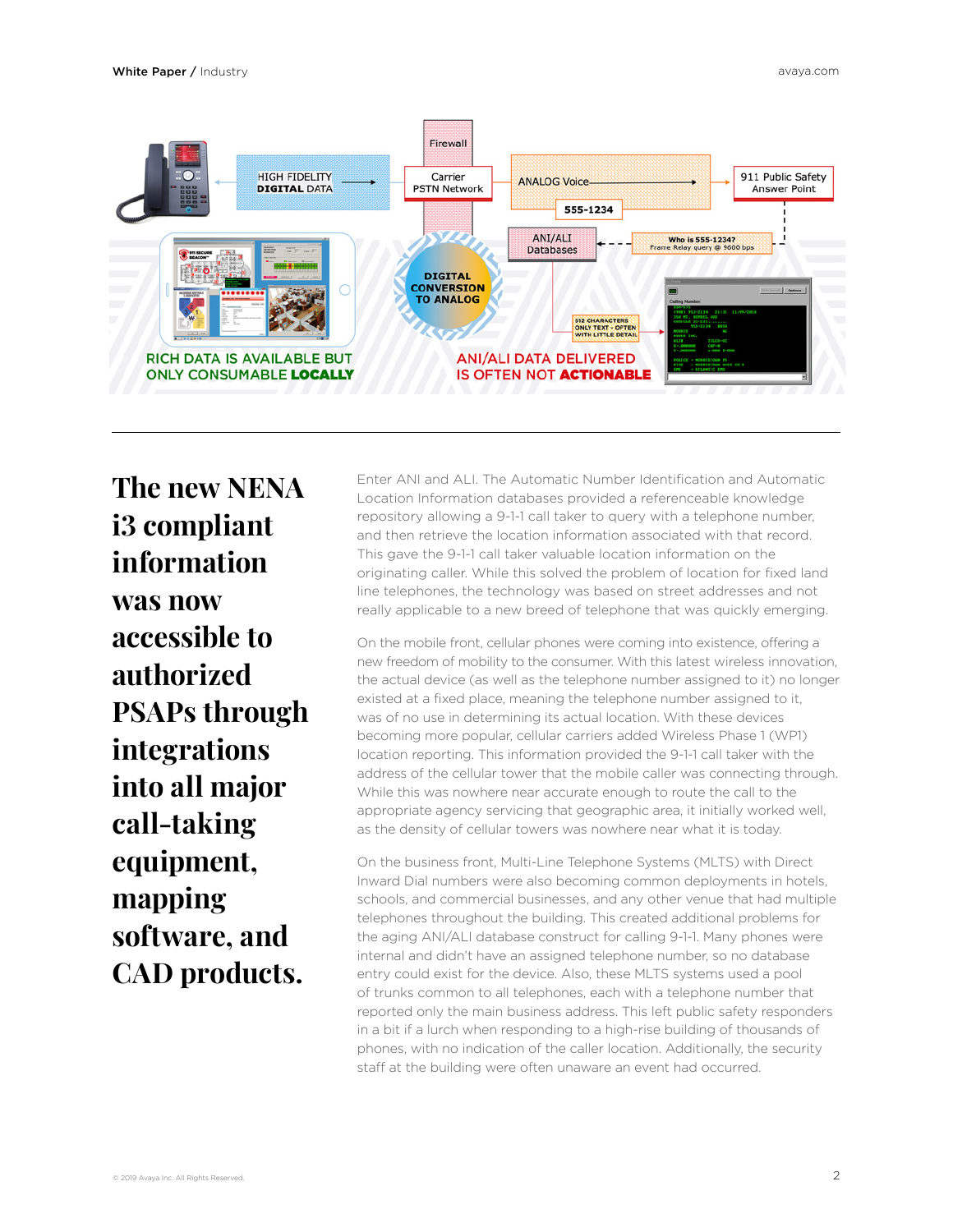**On the business front, Multi-Line Telephone Systems with Direct Inward Dial numbers were also becoming common in hotels, schools, commercial businesses, and any other venues with multiple telephones throughout the building.** 

The knee-jerk reaction was to require better location reporting, but while that seemingly corrected the problem, the operational side of the problem was ignored, leaving businesses with a lose-lose proposition. Reporting to the station level would require a telephone number at each station, and an associated ANI/ALI record, both of which incur a monthly cost. On top of that, often a platform that managed the data was required to maintain the accuracy of that database and make the daily submissions of changes as individuals move within the facility. Anyone working in a large company knows that people move within an office space on a daily basis as new teams are formed, or the business changes internal staffing. It is not uncommon for a large corporation to move several hundred people a week, both within and between facilities.

This led to a dichotomy of the needs of the business and the available capabilities to manage the appropriate level of emergency services. In many cases, it created a financial burden. While no dollar amount can be placed on the life of a person, or their safety and well-being, it should not be interpreted as a free and open license to charge fees that are not commensurate, in the name of public safety, with the services being provided.

Looking back, it is clear that the cellular industry, and their challenges created a very similar problem for location and dispatchable address. In fact, according to [CTIA's 2019 Annual Report,](https://www.ctia.org/news/2019-annual-survey-highlights) there are nearly 1.3 devices for every person in the US. Clearly, with 80% of the 240,000,000 calls a year originating from cellular devices, a solution had to be on the horizon, which with any luck could be reused for the MLTS industry to provide reliable location and dispatchable addresses for businesses. Fortunately, there was, thanks to some determination and innovation by a group of Ivy League business students, and their newly formed company RapidSOS.

NENA, the National Emergency Number Association, has worked to develop a standard for Next Generation 9-1-1 called the NENA i3 Solution - Stage 3 Standard: Detailed Functional and Interface Standards for the NENA i3 Solution. The standard, recognized worldwide, "... builds upon prior NENA publications including i3 requirements and architecture documents" and provides an operational framework of functional elements to deliver end to end NG9-1-1 services. RapidSOS took this framework and delivered a NENA i3 compliant Location Information Server (LIS) and Additional Data Repository (ADR). This functionality replaced the need for antiquated ANI/ALI databases that were limited in what they could store, and provided the ability to update in near real-time. The new NENA i3 compliant information was now accessible to authorized Public Safety Answering Points (PSAPs) through integrations into all major call-taking equipment, mapping software, and CAD products. This, however, only solved half of the problem. The problem of getting the data to the 9-1-1 PSAP was solved, but the data still needed to exist and be put in the database.

Fortunately, cellular device manufacturers saw the value of the NG9-1-1 architecture, and the innovation that RapidSOS brought to the table, and in the fall of 2018, both Apple and Google made changes to their operating systems that would utilize the RapidSOS Additional Data Repository (ADR) as a mechanism to place the location information from the device into a place where the 9-1-1 PSAP could retrieve the information when they received a call.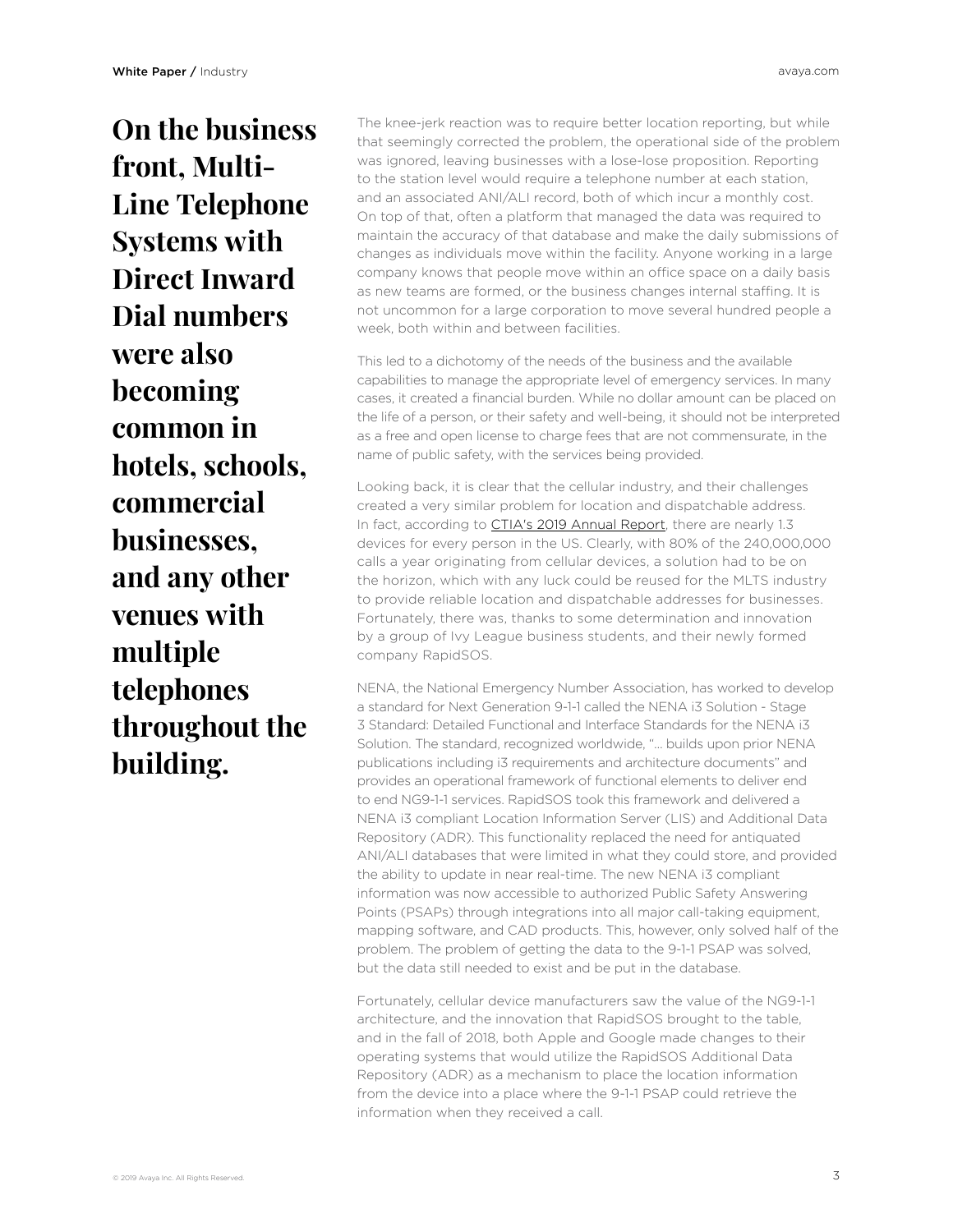

**For the first time ever, paramedics could enter a building through the most appropriate entrance, with a floorplan on their tablet telling them exactly where to go.**

For Avaya, RapidSOS brought to the table a revolutionary capability for Enterprise MLTS systems. For the first time ever, real-time information, unconstrained by the limitations of a 512-character text only database providing a single field of 20 characters to deliver what was deemed as the most critical information, was available to provide full multi-media information in near real-time directly to public safety and first responders.

For the first time ever, paramedics could enter a building through the most appropriate entrance, with a floorplan on their tablet telling them exactly where to go, and which elevator could accommodate a stretcher, and get to where they were needed quickly and efficiently.



For the first time ever, a police SWAT team could have access to video cameras in the lobby of a bank, and see a masked gunman holding customers hostage when they received a hold-up alarm, instead of wondering if someone triggered it by accident, again.

For the first time ever, audio sensors could detect gunshots in a school or public facility and provide real-time actionable information that would help coordinate the appropriate response, and assist in providing immediate updates of any new incidents that could be analyzed and evaluated before blindly sending in resources into be harm's way.